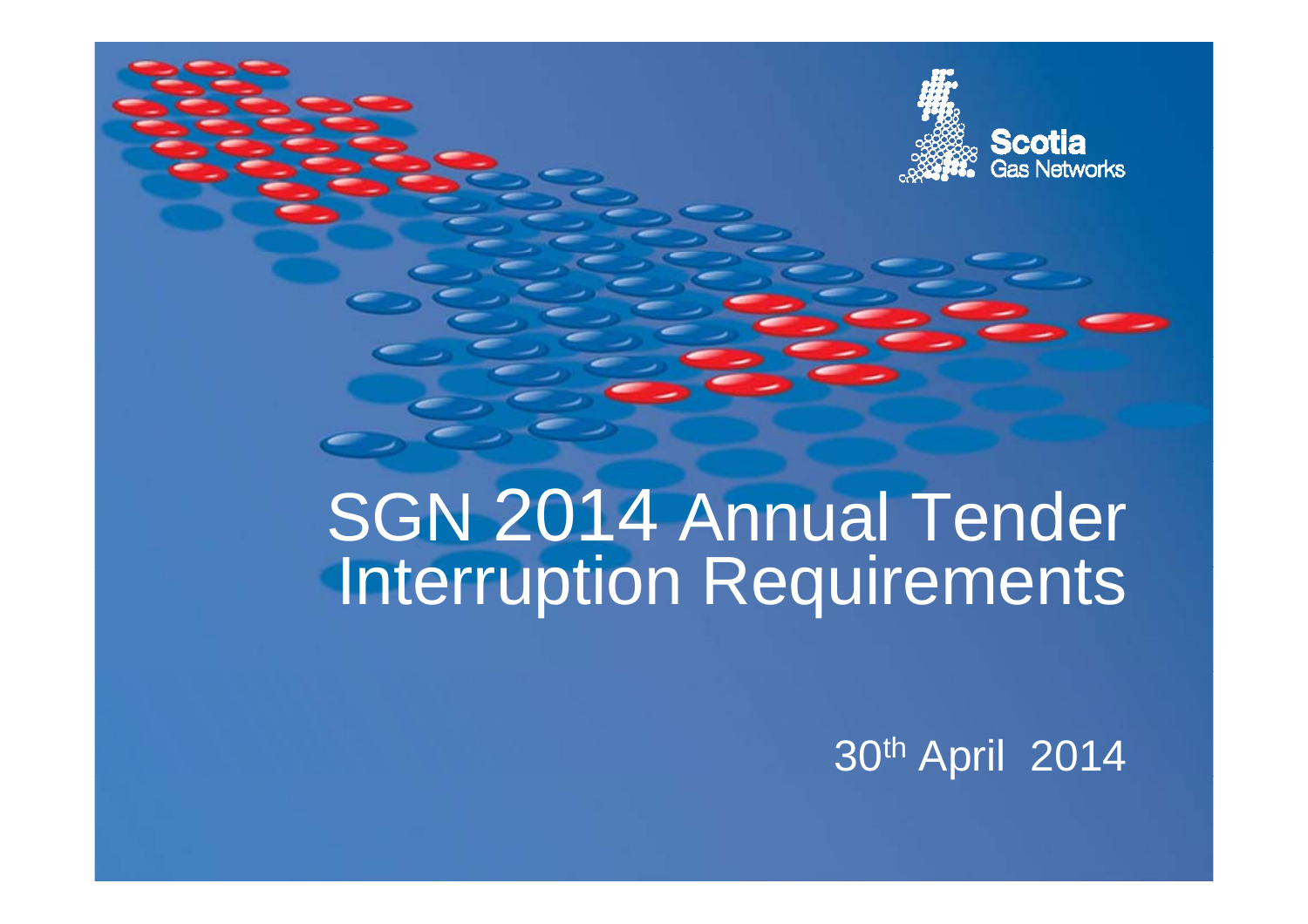#### 2014 Annual Interru ption Process



- Scotia Gas Networks publish Interruption Requirements 30th April 2014
- $\bullet$ Tender window opens Monday 2nd June 2014
- Tender window closes Friday 13<sup>th</sup> June 2014
- On or before 25<sup>th</sup> July 2014 SGN publish results of the Annual tender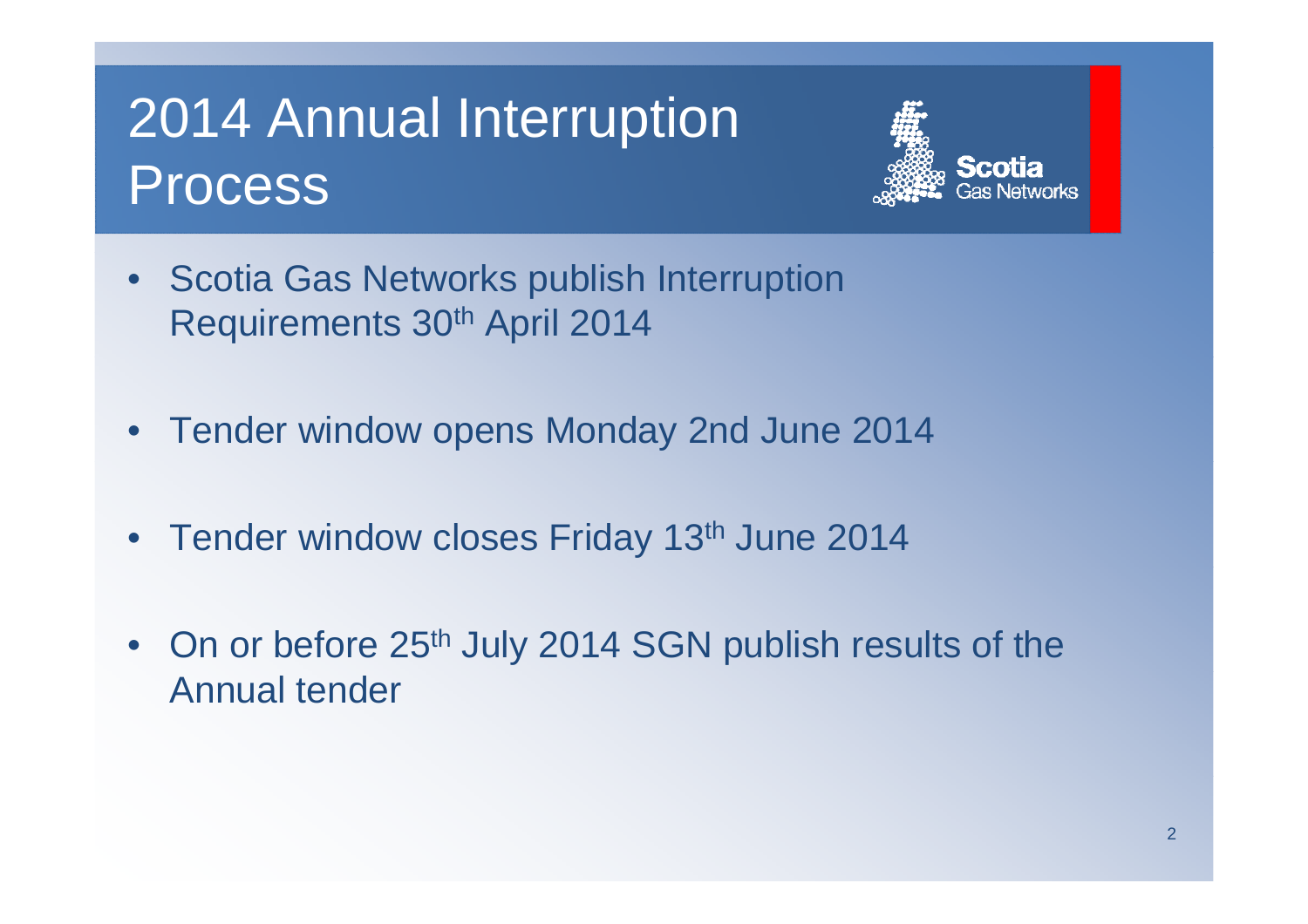#### Annual Interruption Requirements 2014



• Scotia Gas Networks have published it's Interruption Requirements, details are summarised below or on the SGN website under Connections;

www.sgn.co.uk

•or contact for assistance

> Leyon Joseph tel 02380 816730 Scott Duncan tel 01293 818256 Email network capacity@sgn co uk network.capacity@sgn.co.uk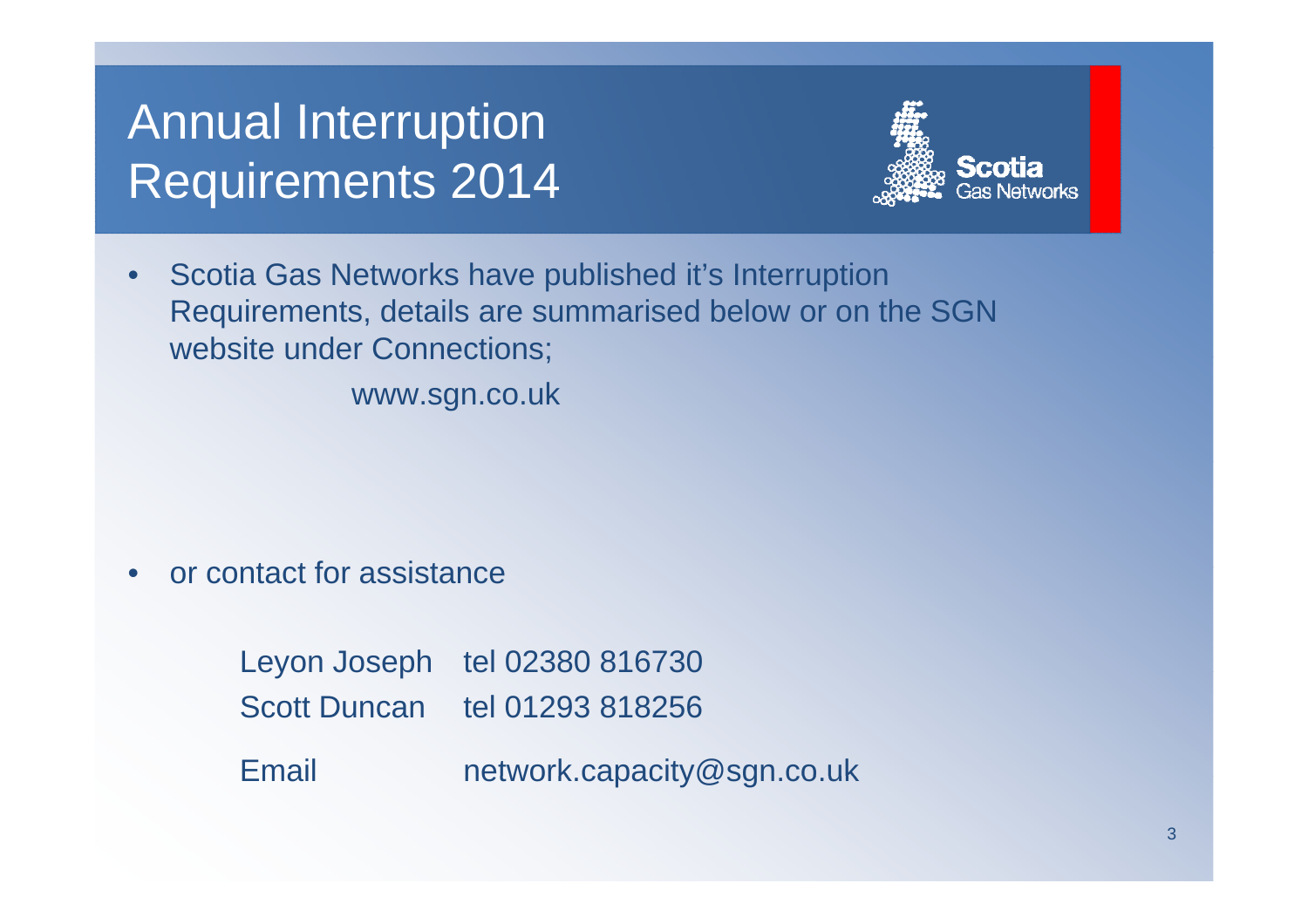## Scotland Zones -figures

**Scotia**<br>Gas Networks

•**Interruption** Requirements

| Zone                           | <b>Requirements</b>  | 2016/2017 | 2017/2018 | 2018/2019 |
|--------------------------------|----------------------|-----------|-----------|-----------|
| Scotland<br>Zone;<br>Inverness | SOQ Volume (GWh/Day) | 0.2       | 0.2       | 0.2       |
|                                | Min No Int Davs      | 10        | 10        | 10        |
|                                | Max No Int Days      | 45        | 45        | 45        |

| Zone                                    | <b>Requirements</b>    | 2016/2017 | 2017/2018 | 2018/2019 |
|-----------------------------------------|------------------------|-----------|-----------|-----------|
| Scotland<br>Zone; Angus Min No Int Days | SOQ Volume (GWh/Day)   | 0.5       | 0.5       | 0.5       |
|                                         |                        | 10        | 10        | 10        |
|                                         | <b>Max No Int Days</b> | 45        | 45        | 45        |

| Zone                                 | <b>Requirements</b>    | 2016/2017 | 2017/2018 | 2018/2019 |
|--------------------------------------|------------------------|-----------|-----------|-----------|
| Scotland<br>Zone;<br><b>Foudland</b> | SOQ Volume (GWh/Day)   |           |           |           |
|                                      | Min No Int Days        | 15        | 15        | 15        |
|                                      | <b>Max No Int Davs</b> | 45        | 45        | 45        |